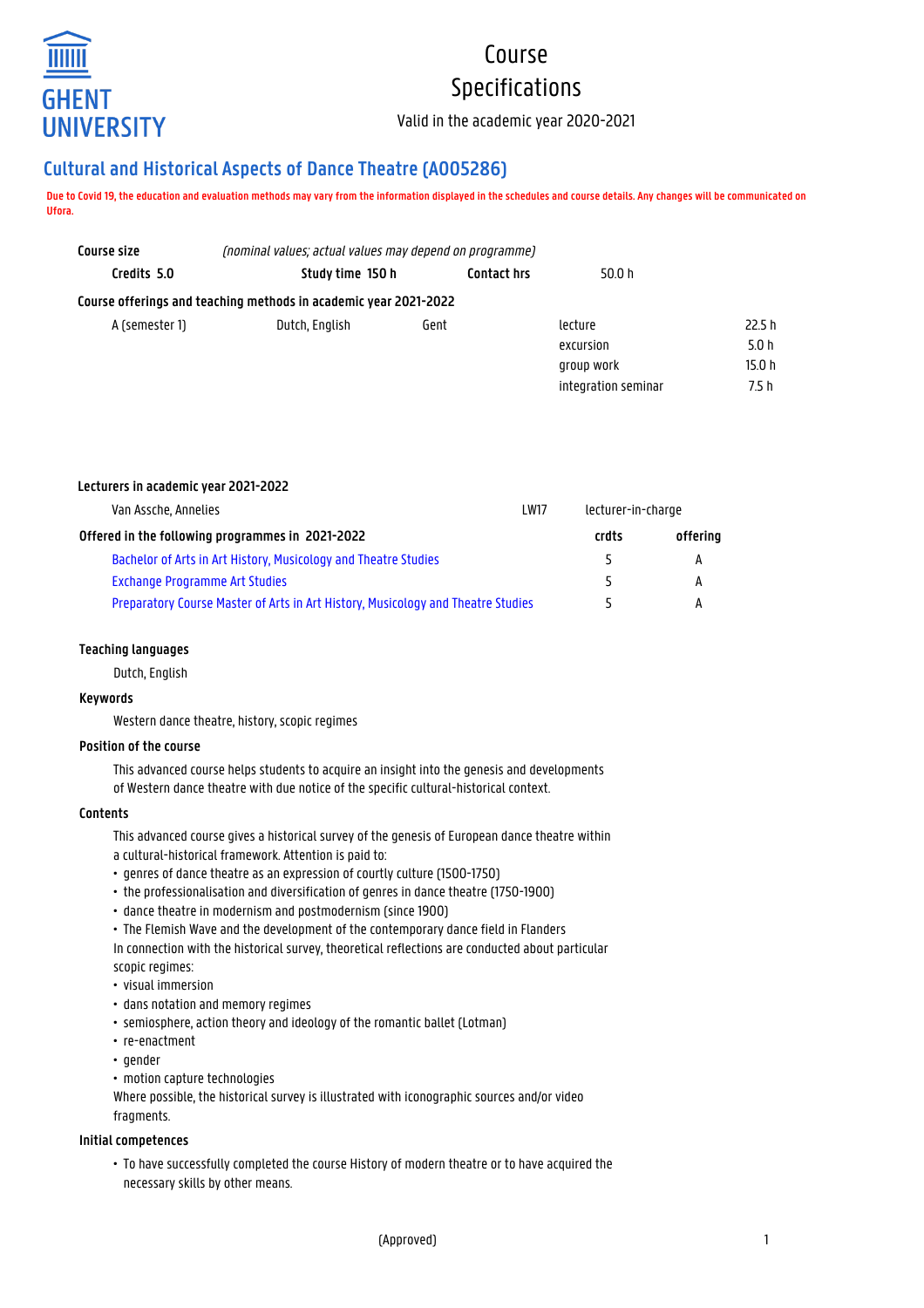• To have knowledge of the field of European (late) nineteenth and twentieth-century • performing arts, the theatre makers and their manifestos, and their influence on the contemporary field of stage arts.

# **Final competences**

- 1 To have an insight into the genesis and developments of Western dance theatre with due notice of the specific cultural-historical context.
- 2 To have an elementary visual knowledge with regard to the history of dance theatre.
- 3 To have an insight in the components of a dance theatre production.
- 4 To reflect critically about philosophical and aesthetic issues concerning Western dance theatre.
- 5 To have basic knowledge of the relation between dance theatre and notation systems.

# **Conditions for credit contract**

Access to this course unit via a credit contract is determined after successful competences assessment

# Conditions for exam contract

Access to this course unit via an exam contract is unrestricted

# **Teaching methods**

Guided self-study, excursion, group work, lecture, integration seminar

# **Extra information on the teaching methods**

- Lectures about the genesis and developments of Western dance theatre, with reflective • moments on the iconographic sources and/or video fragments.
- integration seminar: students weekly get reading assignments in preparation of the • philosophical and aesthetic issues concerning Western dance theatre in the lectures. This interactive learning environment guides students in operationalizing theoretical concepts • though case studies and in formulating a theoratical point of view.
- Individual assignment and excursion: students are stimulated to extend their individual visual • knowledge with regard to dance theatre. As students of Performing and Media Arts, they • dispose of a theatre pass, by courtesy of the Kunstencentrum Vooruit amongst others. They have to attend three dance performances in the context of the tackled topics in the lectures.
- Individual assignment and group assignment: students get one specific archival assignment • in group on scores, director's books, notation systems and the embodiment of repertoire in a • courtly culture (1500-1750), the professional context of dance education (1750-1900), in • modern dance (Labanotation, Lea Daan, AMSAB-archive, University Library,...) or the • Flemish Wave (archive of Alain Platel and Les Ballets C de la B, Anne Teresa de • Keersmaeker and Rosas), ... The results of this archival research are exhibited in the atelier • of Vandenhove - Centre for Art & Architecture. As such, the students are acquanted with a • curatorial practice in relation to dance history. This archival assignment is also the starting • point for an individual writing assignment, in which the student reflects on the research • question that dance history raises; i.e. how is repertory transmissed without text? This • individual paper is also evaluated.

# **Learning materials and price**

Syllabus and reader is on-line available at Minerva.

Handbook

- Luuk Utrecht, Van hofballet tot postmoderne dans. Zutphen: De Walburg Pers, 1988. - Christel Stalpaert, Guy Cools en Hildegard de Vuyst (eds.). The Choreopolitics of Alain Platel's Les Ballets C de la B. Emotions, Gestures, Politics. London: Palgrave MacMillan, 2019.

Excursion: attending three dance performances in agreement with teachers. Cost: approx. 100 EUR

# - **References**

# **Course content-related study coaching**

Gradual preparation on the group assignment (archival research and exhibition) and the individual writing assignment during reflective moments in lectures and integration seminar. Feed-back is possible during fixed speaking hours of Prof. Dr. Christel Stalpaert

#### **Evaluation methods**

end-of-term evaluation and continuous assessment

#### **Examination methods in case of periodic evaluation during the first examination period**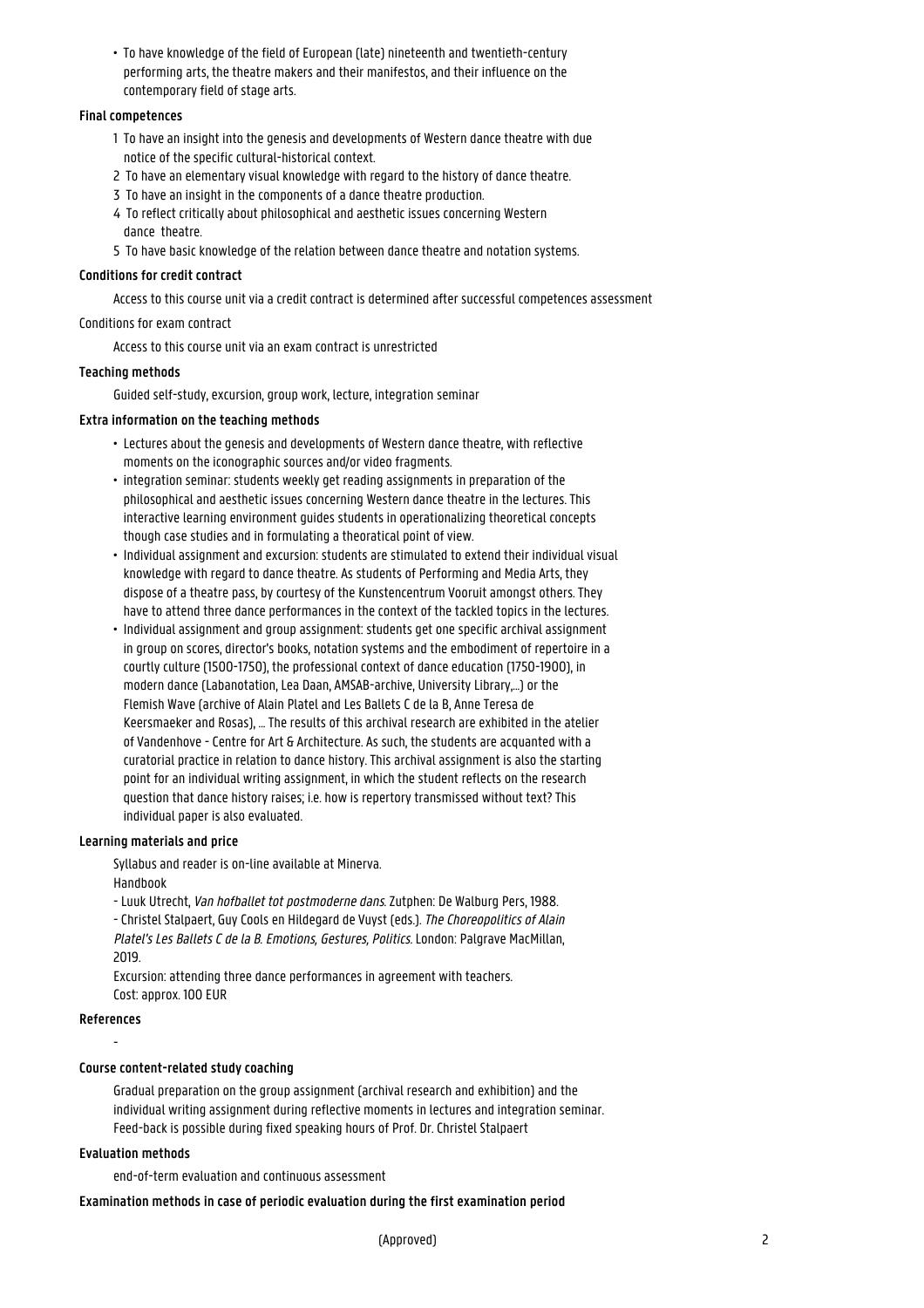Written examination with open questions

## **Examination methods in case of periodic evaluation during the second examination period**

Written examination with open questions

# **Examination methods in case of permanent evaluation**

Assignment

#### **Possibilities of retake in case of permanent evaluation**

examination during the second examination period is possible

# **Extra information on the examination methods**

Periodical (50%): writen exam with open questions: question on knowledge, questions on insight and one question about terminology. The exam is in line with the intended final competences.

Non-periodical (50%):

• Individual assignment and group assignment: students get one specific archival assignment • in group on scores, director's books, notation systems and the embodiment of repertoire in a • courtly culture (1500-1750), the professional context of dance education (1750-1900), in • modern dance (Labanotation, Lea Daan, AMSAB-archive, University Library,...) or the • Flemish Wave (archive of Alain Platel and Les Ballets C de la B, Anne Teresa de Keersmaeker and Rosas), ... The results of this archival research are exhibited in the atelier • of Vandenhove - Centre for Art & Architecture. As such, the students are acquanted with a • curatorial practice in relation to dance history. This archival assignment is also the starting • point for an individual writing assignment, in which the student reflects on the research • question that dance history raises; i.e. how is repertory transmissed without text? This • individual paper is also evaluated.

The student has to finish every evaluation form to pass the exam.

# **Calculation of the examination mark**

The periodical evaluation counts for 50%, the non-periodical evaluation counts for 50%. The student has to finish every evaluation form to pass the exam.

# **Facilities for Working Students**

# Facilities:

- 1 Possible exemption from educational activities requiring student attendance
- 2 Possible rescheduling of the examination to a different time in the same academic year
- 3 Feedback can be given during an appointment during office hours

#### Extra information:

Studying the notes of fellow students is recommended. For more information concerning flexible learning: contact the monitoring service of the faculty

of Arts and philosophy

| Course size | (nominal values; actual values may depend on programme) |                    |  |
|-------------|---------------------------------------------------------|--------------------|--|
| Credits 5.0 | Study time 150 h                                        | <b>Contact hrs</b> |  |

# **Course offerings and teaching methods in academic year 2021-2022**

| lecture             | 22.5h  |
|---------------------|--------|
| excursion           | 50 h   |
| group work          | 15.0 h |
| integration seminar | 75 h   |

50.0 h

#### **Lecturers in academic year 2021-2022**

| Van Assche, Annelies<br>LW17                                                     |  | lecturer-in-charge |          |
|----------------------------------------------------------------------------------|--|--------------------|----------|
| Offered in the following programmes in 2021-2022                                 |  | crdts              | offering |
| Bachelor of Arts in Art History, Musicology and Theatre Studies                  |  |                    | А        |
| <b>Exchange Programme Art Studies</b>                                            |  |                    | А        |
| Preparatory Course Master of Arts in Art History, Musicology and Theatre Studies |  |                    |          |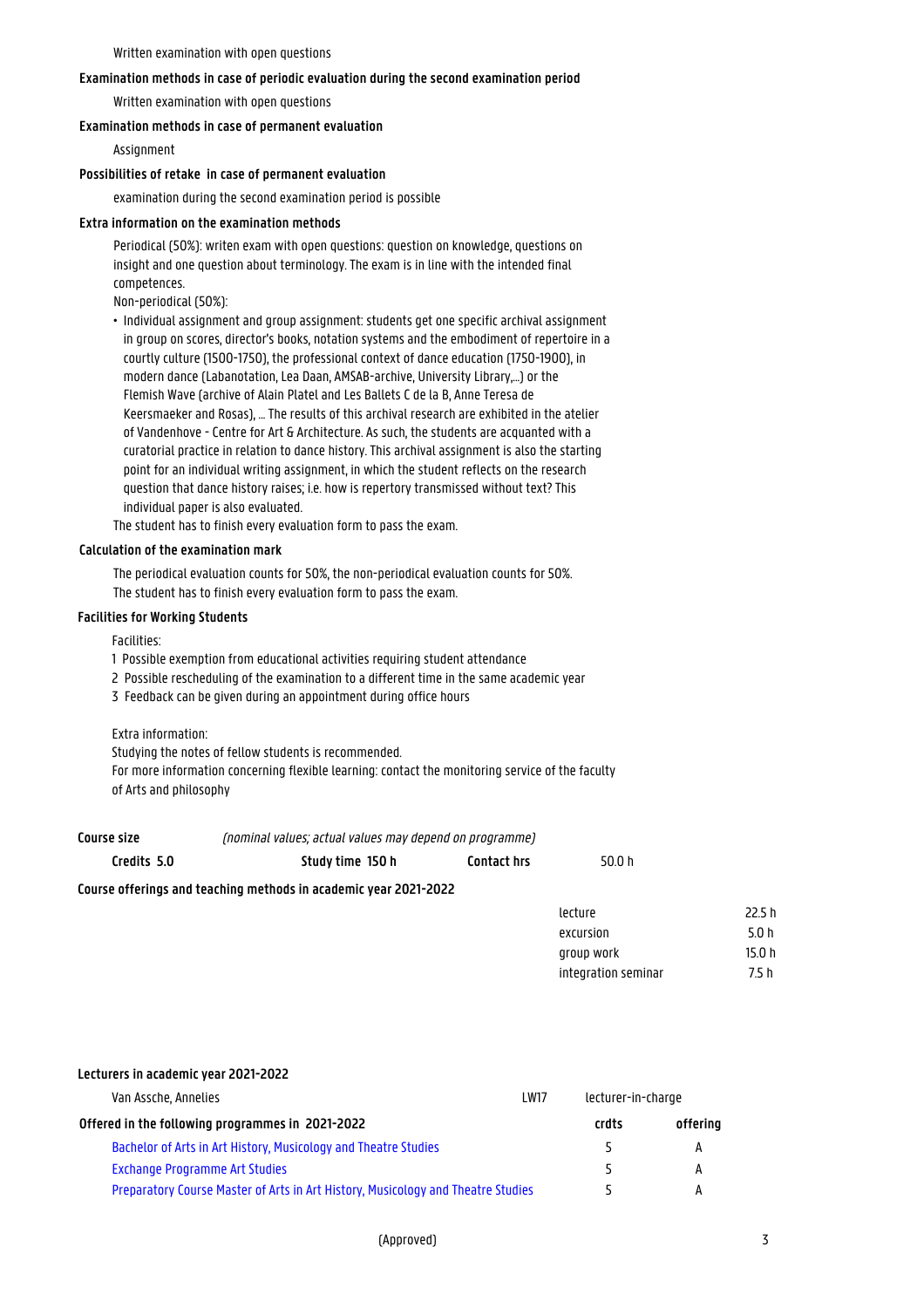# **Teaching languages**

Dutch, English

# **Keywords**

Western dance theatre, history, scopic regimes

# **Position of the course**

This advanced course helps students to acquire an insight into the genesis and developments of Western dance theatre with due notice of the specific cultural-historical context.

# **Contents**

This advanced course gives a historical survey of the genesis of European dance theatre within a cultural-historical framework. Attention is paid to:

- genres of dance theatre as an expression of courtly culture (1500-1750)
- the professionalisation and diversification of genres in dance theatre (1750-1900)
- dance theatre in modernism and postmodernism (since 1900)
- The Flemish Wave and the development of the contemporary dance field in Flanders

In connection with the historical survey, theoretical reflections are conducted about particular scopic regimes:

- visual immersion
- dans notation and memory regimes
- semiosphere, action theory and ideology of the romantic ballet (Lotman)
- re-enactment
- gender
- motion capture technologies

Where possible, the historical survey is illustrated with iconographic sources and/or video fragments.

# **Initial competences**

- To have successfully completed the course History of modern theatre or to have acquired the necessary skills by other means.
- To have knowledge of the field of European (late) nineteenth and twentieth-century • performing arts, the theatre makers and their manifestos, and their influence on the contemporary field of stage arts.

#### **Final competences**

- 1 To have an insight into the genesis and developments of Western dance theatre with due notice of the specific cultural-historical context.
- 2 To have an elementary visual knowledge with regard to the history of dance theatre.
- 3 To have an insight in the components of a dance theatre production.
- 4 To reflect critically about philosophical and aesthetic issues concerning Western dance theatre.
- 5 To have basic knowledge of the relation between dance theatre and notation systems.

# **Conditions for credit contract**

Access to this course unit via a credit contract is determined after successful competences assessment

#### Conditions for exam contract

Access to this course unit via an exam contract is unrestricted

#### **Teaching methods**

Guided self-study, excursion, group work, lecture, integration seminar

# **Extra information on the teaching methods**

- Lectures about the genesis and developments of Western dance theatre, with reflective • moments on the iconographic sources and/or video fragments.
- integration seminar: students weekly get reading assignments in preparation of the • philosophical and aesthetic issues concerning Western dance theatre in the lectures. This • interactive learning environment guides students in operationalizing theoretical concepts • though case studies and in formulating a theoratical point of view.
- Individual assignment and excursion: students are stimulated to extend their individual visual • knowledge with regard to dance theatre. As students of Performing and Media Arts, they • dispose of a theatre pass, by courtesy of the Kunstencentrum Vooruit amongst others. They have to attend three dance performances in the context of the tackled topics in the lectures.
- Individual assignment and group assignment: students get one specific archival assignment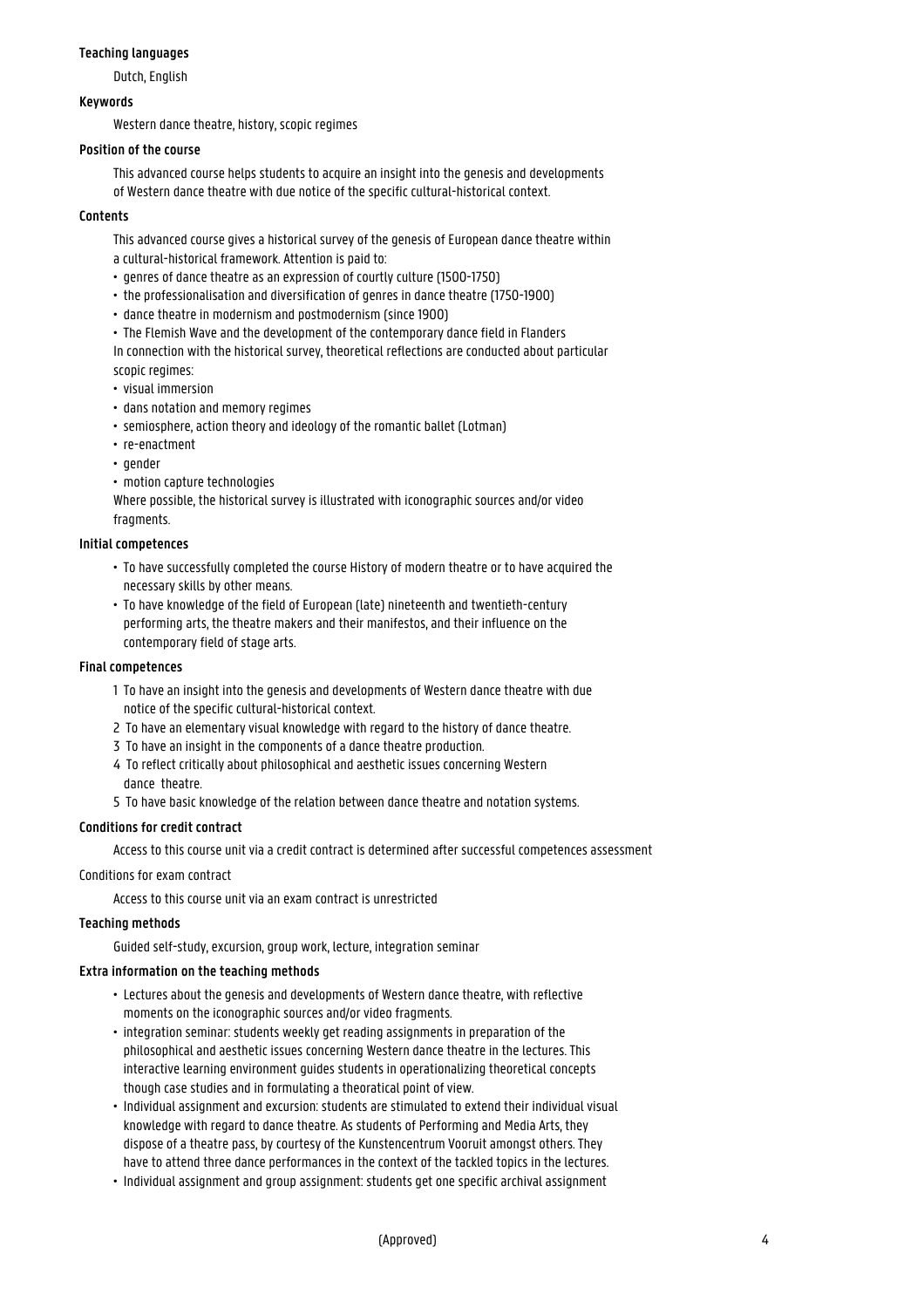• in group on scores, director's books, notation systems and the embodiment of repertoire in a • courtly culture (1500-1750), the professional context of dance education (1750-1900), in • modern dance (Labanotation, Lea Daan, AMSAB-archive, University Library,...) or the • Flemish Wave (archive of Alain Platel and Les Ballets C de la B, Anne Teresa de • Keersmaeker and Rosas), ... The results of this archival research are exhibited in the atelier • of Vandenhove - Centre for Art & Architecture. As such, the students are acquanted with a • curatorial practice in relation to dance history. This archival assignment is also the starting • point for an individual writing assignment, in which the student reflects on the research • question that dance history raises; i.e. how is repertory transmissed without text? This individual paper is also evaluated.

# **Learning materials and price**

Syllabus and reader is on-line available at Minerva. Handbook

- Luuk Utrecht, Van hofballet tot postmoderne dans. Zutphen: De Walburg Pers, 1988. - Christel Stalpaert, Guy Cools en Hildegard de Vuyst (eds.). The Choreopolitics of Alain Platel's Les Ballets C de la B. Emotions, Gestures, Politics. London: Palgrave MacMillan, 2019.

Excursion: attending three dance performances in agreement with teachers. Cost: approx. 100 EUR

#### **References**

-

# **Course content-related study coaching**

Gradual preparation on the group assignment (archival research and exhibition) and the individual writing assignment during reflective moments in lectures and integration seminar. Feed-back is possible during fixed speaking hours of Prof. Dr. Christel Stalpaert

### **Evaluation methods**

end-of-term evaluation and continuous assessment

#### **Examination methods in case of periodic evaluation during the first examination period**

Written examination with open questions

#### **Examination methods in case of periodic evaluation during the second examination period**

Written examination with open questions

#### **Examination methods in case of permanent evaluation**

Assignment

#### **Possibilities of retake in case of permanent evaluation**

examination during the second examination period is possible

#### **Extra information on the examination methods**

Periodical (50%): writen exam with open questions: question on knowledge, questions on insight and one question about terminology. The exam is in line with the intended final competences.

Non-periodical (50%):

• Individual assignment and group assignment: students get one specific archival assignment • in group on scores, director's books, notation systems and the embodiment of repertoire in a • courtly culture (1500-1750), the professional context of dance education (1750-1900), in • modern dance (Labanotation, Lea Daan, AMSAB-archive, University Library,...) or the • Flemish Wave (archive of Alain Platel and Les Ballets C de la B, Anne Teresa de • Keersmaeker and Rosas), ... The results of this archival research are exhibited in the atelier • of Vandenhove - Centre for Art & Architecture. As such, the students are acquanted with a • curatorial practice in relation to dance history. This archival assignment is also the starting • point for an individual writing assignment, in which the student reflects on the research • question that dance history raises; i.e. how is repertory transmissed without text? This individual paper is also evaluated.

The student has to finish every evaluation form to pass the exam.

#### **Calculation of the examination mark**

The periodical evaluation counts for 50%, the non-periodical evaluation counts for 50%. The student has to finish every evaluation form to pass the exam.

#### **Facilities for Working Students**

Facilities: